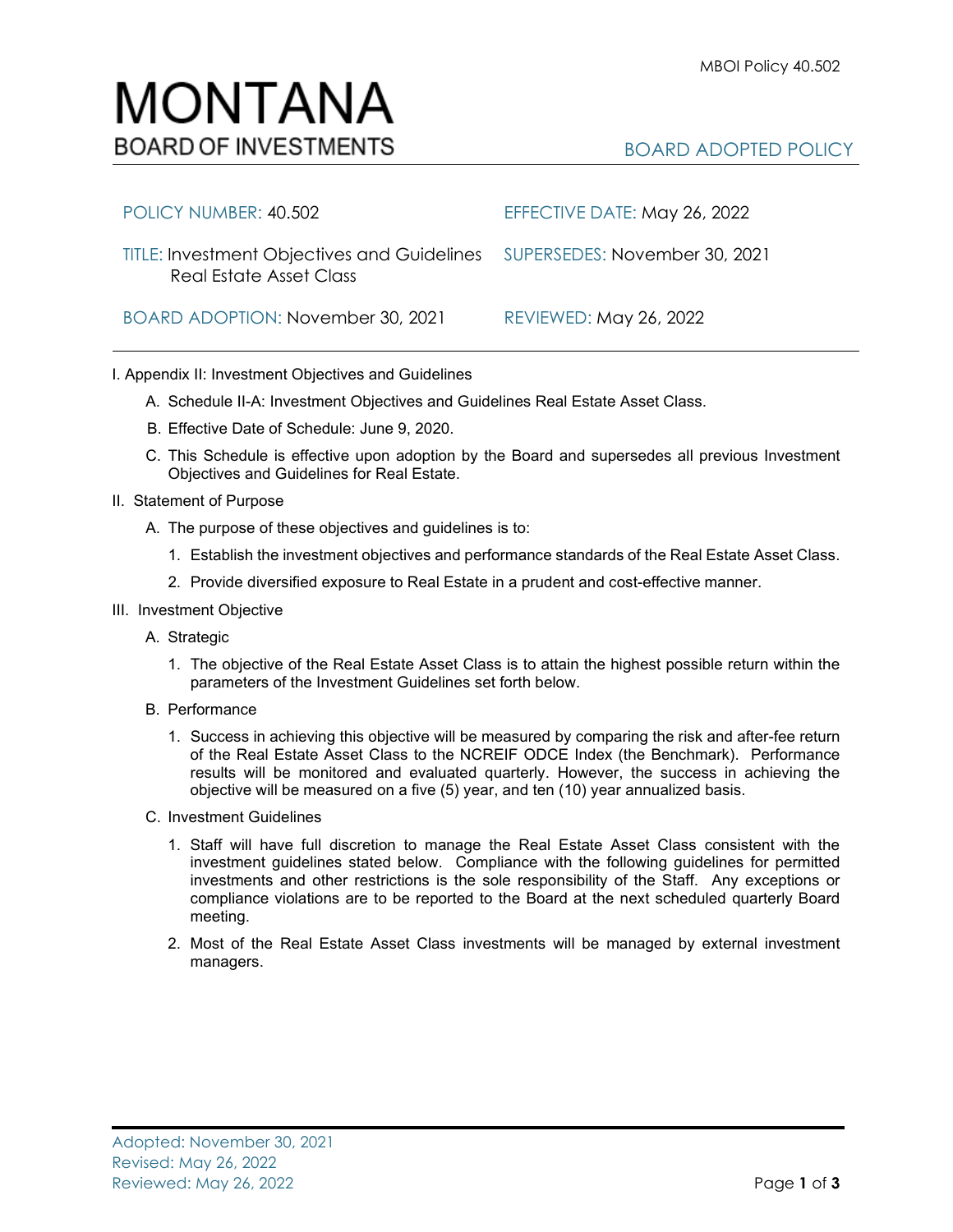- D. Permitted Investments
	- 1. The Real Estate Asset Class may invest only in the following:
		- a) Separate Accounts, Open-Ended Funds, Closed-Ended Funds, Exchange-Traded Funds (ETFs), Real Estate Investment Trusts or Master Limited Partnerships (MLPs) managing publicly traded Real Estate, where the investments are approved by the CIO and purchased and monitored by Staff.
		- b) Private Investment partnership interests. These private partnerships may be direct limited partnerships, limited liability companies, or vehicles that primarily invest in partnerships, including Fund-of-Funds and Secondary Funds.
		- c) The Real Estate Asset Class may co-invest with private investment managers in transactions that are suitable for inclusion into a private Real Estate investmentpartnership.
		- d) Individual public or private securities received as distributions from funds are also permitted to be held in the Real Estate Asset Class.
		- e) Cash either an investment in STIP, a vehicle available through the Custodian, or an SEC registered money market fund that is considered a "US Treasury" or "US Government" money market fund per the SEC regulations.
- E. Other Restrictions
	- 1. No less than seventy-five percent (75%) of the aggregate of the Real Estate Asset Class net asset value capital shall be invested in "Core and Core-Plus" Real Estate
	- 2. No more than forty percent (40%) of the aggregate of the Real Estate Asset Class Net Asset Value should be considered "Non-U.S." exposure based on the dominant geographic exposure of the Fund, Partnership, Separate Account, or Index.
	- 3. No more than ten percent (10%) of the aggregate of the Real Estate Asset Class Net Asset Value shall be invested in direct co-investments.
	- 4. No more than thirty-five percent (35%) of the aggregate of the Real Estate Asset Class net asset value should be in a single Fund, Partnership, or Separate Account.
	- 5. Individual public securities received as distributions will be liquidated over a reasonable time period dependent on market conditions.

F. The following table provides a guideline range with respect to the Real Estate Asset Class strategy diversification. These ranges reference the Real Estate Asset Class Net Asset Value.

| Strategy         | Policy Range |
|------------------|--------------|
| Core Real Estate | 50% - 100%   |
| Core-plus        | $0\%$ - 25%  |
| Real Estate Debt | $0\%$ - 25%  |

1. For funds with exposure across these categories, the fund will be classified in the category that is most reflective of the underlying investments in the funds.

## G. Leverage

1. Leverage is a significant risk factor. On an individual fund basis, the leverage level can range up to fifty percent (50%). Leverage for Core and Core-plus Funds consists of the combined borrowing at the property level and the fund level. Leverage for Real Estate Debt is only measured at the fund level. On a select basis, the leverage may exceed sixty-five percent (65%) for a given investment if it is determined to be reasonable to do so. Leverage shall be monitored